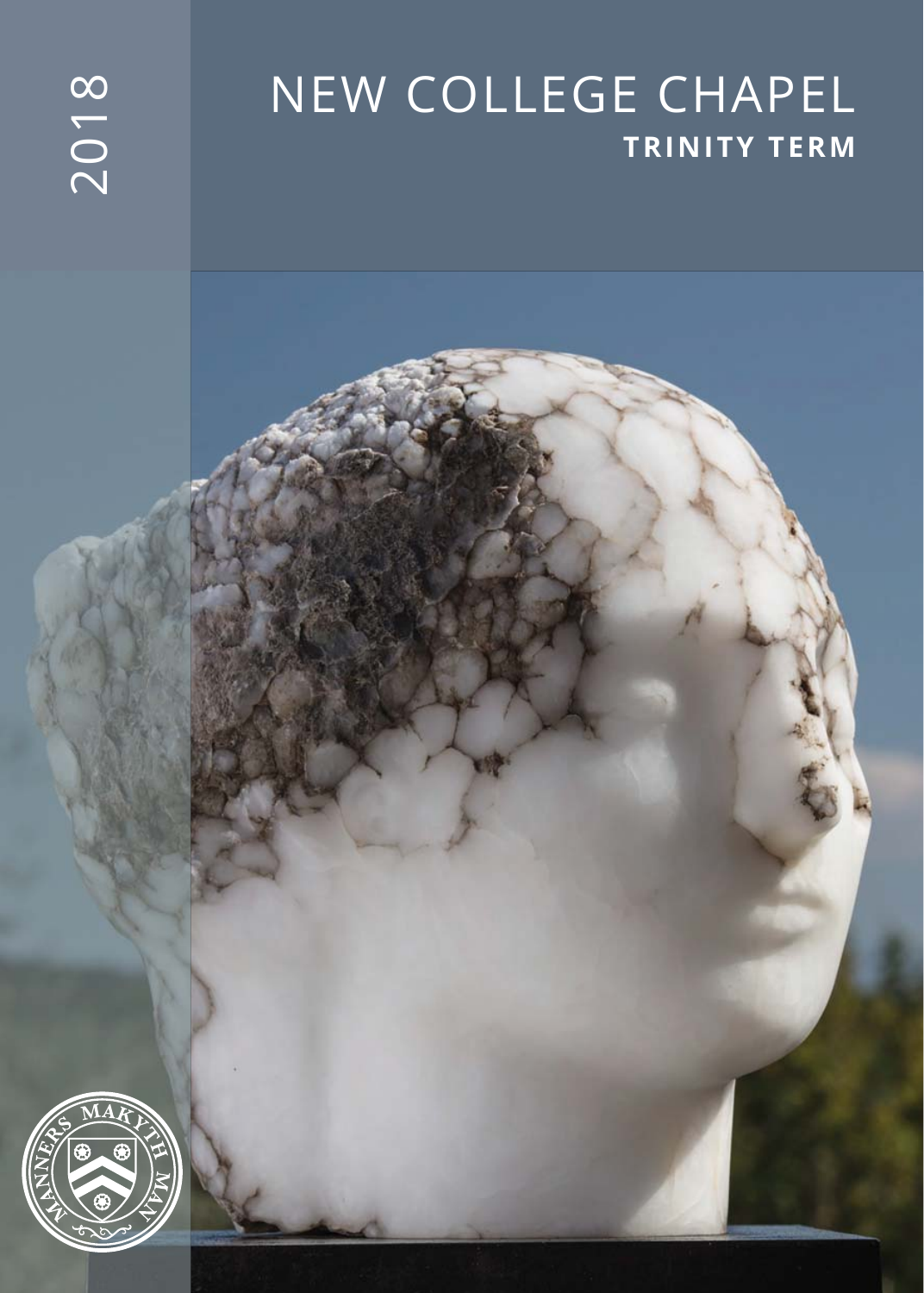# WELCOME TO NEW COLLEGE CHAPEL

Everyone is welcome to our chapel services. We are an inclusive community and hope that the chapel provides a place where anyone can come for peaceful reflection supported by our liturgy and music. The chapel ethos is expressed in this prayer by Bishop Thomas Ken, a fellow of the college in the seventeenth century:

*O God, make the door of this house wide enough to receive all who need human love and fellowship; narrow enough to shut out all envy, pride and strife. Make its threshold smooth enough to be no stumbling block to children, nor to straying feet, but rugged and strong enough to turn back the tempter's power. God make the door of this house the gateway to thy divine kingdom. Amen.*

#### **WEEKDAY SERVICES IN UNIVERSITY TERM** *(Friday 20 April to Sunday 17 June)*

| Monday   | <b>6.15pm</b> Choral Evensong (men's voices) |
|----------|----------------------------------------------|
| Tuesday  | 6.15pm Choral Evensong                       |
| Thursday | <b>6.15pm</b> Sung Eucharist                 |
| Friday   | <b>6.15pm</b> Choral Evensong                |
| Saturday | 6.15pm Choral Evensong                       |

*The pattern of services will change on the following dates:*

*Compline will be sung at 9.30pm on Monday 7 May and Monday 4 June. Vespers will replace Evensong on Monday 7 May. Eucharist will be sung on Monday 30 April and Monday 4 June and Evensong on Thursday 3 May and Thursday 7 June.* 

#### **SUNDAY SERVICES** *(Please note new earlier time)*

| 5.45pm   | <b>Choral Evensong</b> followed by drinks for college members, clergy  |
|----------|------------------------------------------------------------------------|
|          | and choir in the Undercroft, with sermons on the following Sundays:    |
| 22 April | The Revd Dr Stephen Laird University Chaplain & Honorary Lecturer,     |
|          | University of Kent                                                     |
| 6 May    | The Revd Canon Dr William Taylor Vicar of St John's, Notting Hill, and |
|          | Chair, Anglican & Eastern Churches Association                         |
| 27 May   | <b>The Revd Canon Angela Tilby</b> Canon Emerita of Christ Church      |
| 3 lune   | The Revd Canon Dr Robin Greenwood Visiting Research Fellow,            |
|          | St John's College, Durham                                              |
| 10 June  | The Rt Revd Dr David Stancliffe Bishop Emeritus of Salisbury           |

*Donations in chapel this term will support: Emmaus Oxford and Christian Aid*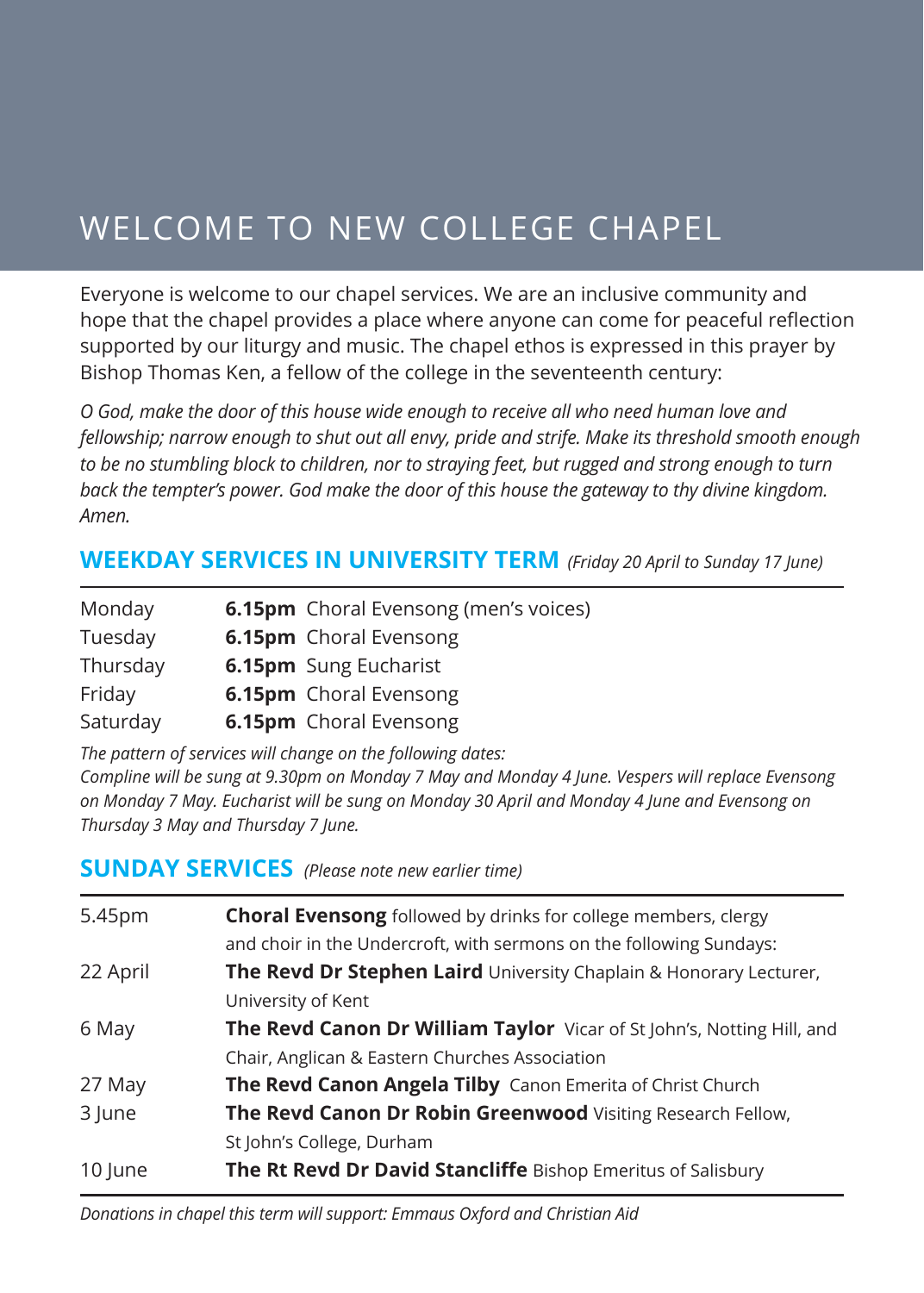#### **Thursday 31 May** at 6.15pm **Choral Eucharist with Procession for Corpus Christi**

At the end of the service the clergy, choir and congregation will process around the Cloisters continuing a practice begun in the Middle Ages.

#### **Saturday 9 June** at 6.15pm

**Evensong for the Chorister Open Day**

A 'family-friendly' (shortened) Evensong for open day visitors. Full details and link to registration form on www.newcollegechoir.com.

### **Sunday 10 June** at 5.45pm

**Sung Eucharist & Confirmation** Celebrant: the Right Revd Dr David Stancliffe, formerly bishop of Salisbury.

#### **Sunday 17 June** at 5.45pm **Final Evensong of the Year**

# **March - September**

## **Emily Young Sculptures in the Cloisters**

The college is hosting an exhibition of work by internationally acclaimed sculptor Emily Young, 'Britain's greatest living stone sculptor'. This is the first time that the cloisters, home to sculpture and monuments dating from medieval times, will host a solo exhibition by a contemporary sculptor.

The exhibition will be open: Thursday 29th March – Thursday 27th September 2018, 11am-5pm daily (during the college's visiting hours).

**http://www.emilyyoung.com**

The **Revd Dr Erica Longfellow** is the Dean of Divinity and Chaplain. She is available to listen to any member of college or the chapel congregation. She is not available on Mondays in term time.

| <b>Organist</b>           |
|---------------------------|
| <b>Robert Quinney</b>     |
| <b>Assistant Organist</b> |
| <b>Timothy Wakerell</b>   |
| <b>Organ Scholars</b>     |
| <b>Josef Laming,</b>      |
| <b>Charles</b>            |
| <b>Maxtone-Smith</b>      |
| Precentor                 |
| <b>David Parrott</b>      |
|                           |

*Chapel Administrator*  **Nancy-Jane Rucker** *Head Verger* **Jamie Bell** *Chapel Steward* **Gill King** *Hastings Rashdall Graduate Scholar* **Ludovic Claude**

*Assistant Chaplain* **Susan Bridge** *Chapel Warden* **Hugh Campbell** *CU Reps* **Andrew Markham Theo Merchant** *Catholic Rep* **Peter Leigh**

#### *Chaplain:*

**erica.longfellow@new.ox.ac.uk or (2)79541** *Organist:*  **robert.quinney@new.ox.ac.uk or (6)18701** *Chapel Administrator:* **nancy-jane.rucker@new. ox.ac.uk or (2)79108** *Online:* **www.new.ox.ac.uk; www.newcollegechoir.com; www.facebook.com/newcollegechapel and www.facebook.com/NewCollegeChoir**